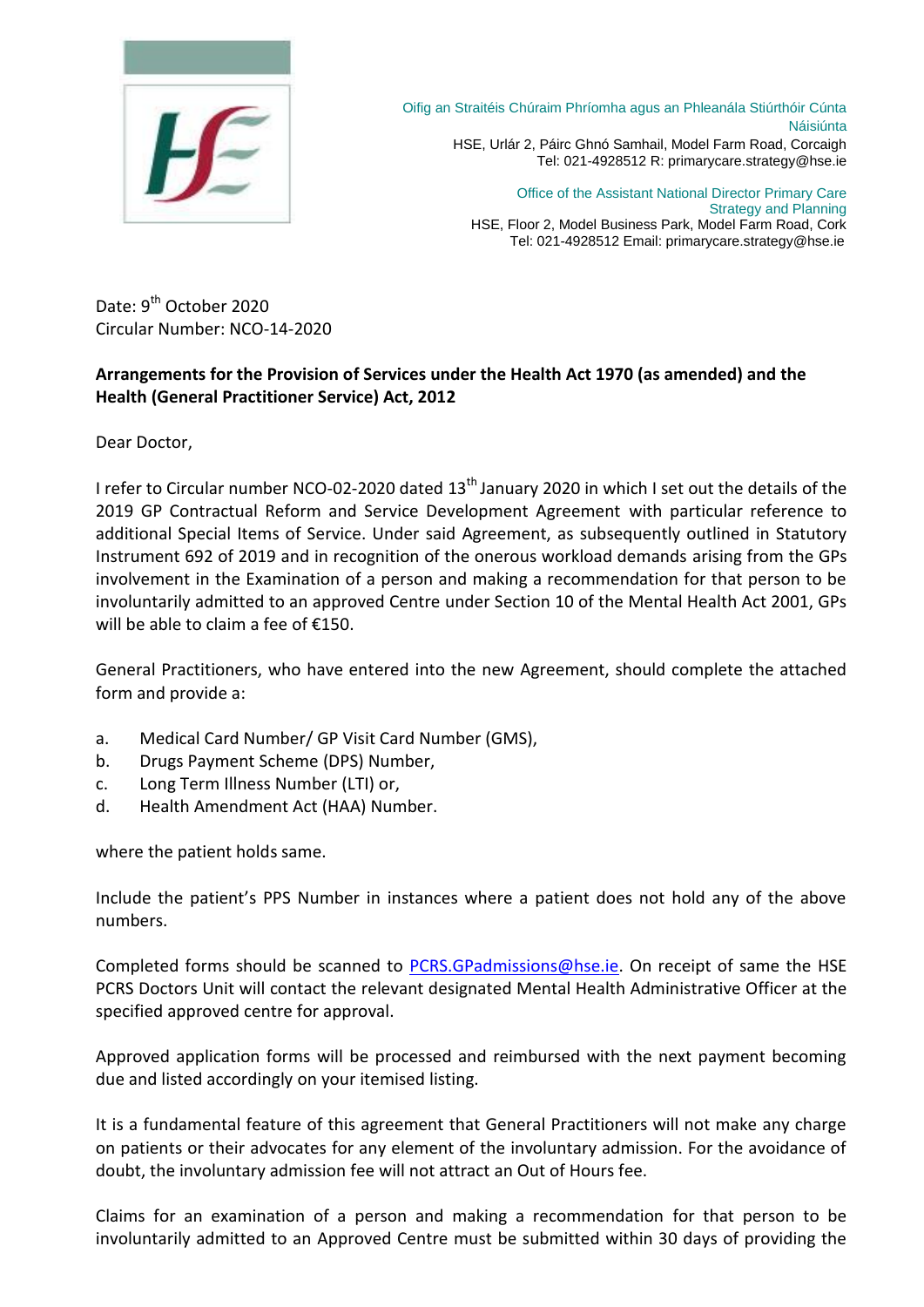service. To ensure payments for such services undertaken between the 1<sup>st</sup> of January 2020 and the<br>31st of October 2020 are processed Claims should be submitted to PCRS processed Claims should be submitted to PCRS [PCRS.GPadmissions@hse.ie](mailto:PCRS.GPadmissions@hse.ie) on or before the 30th of November 2020.

Yours sincerely,

Geraldine Crowley Assistant National Director, Primary Care Strategy and Planning